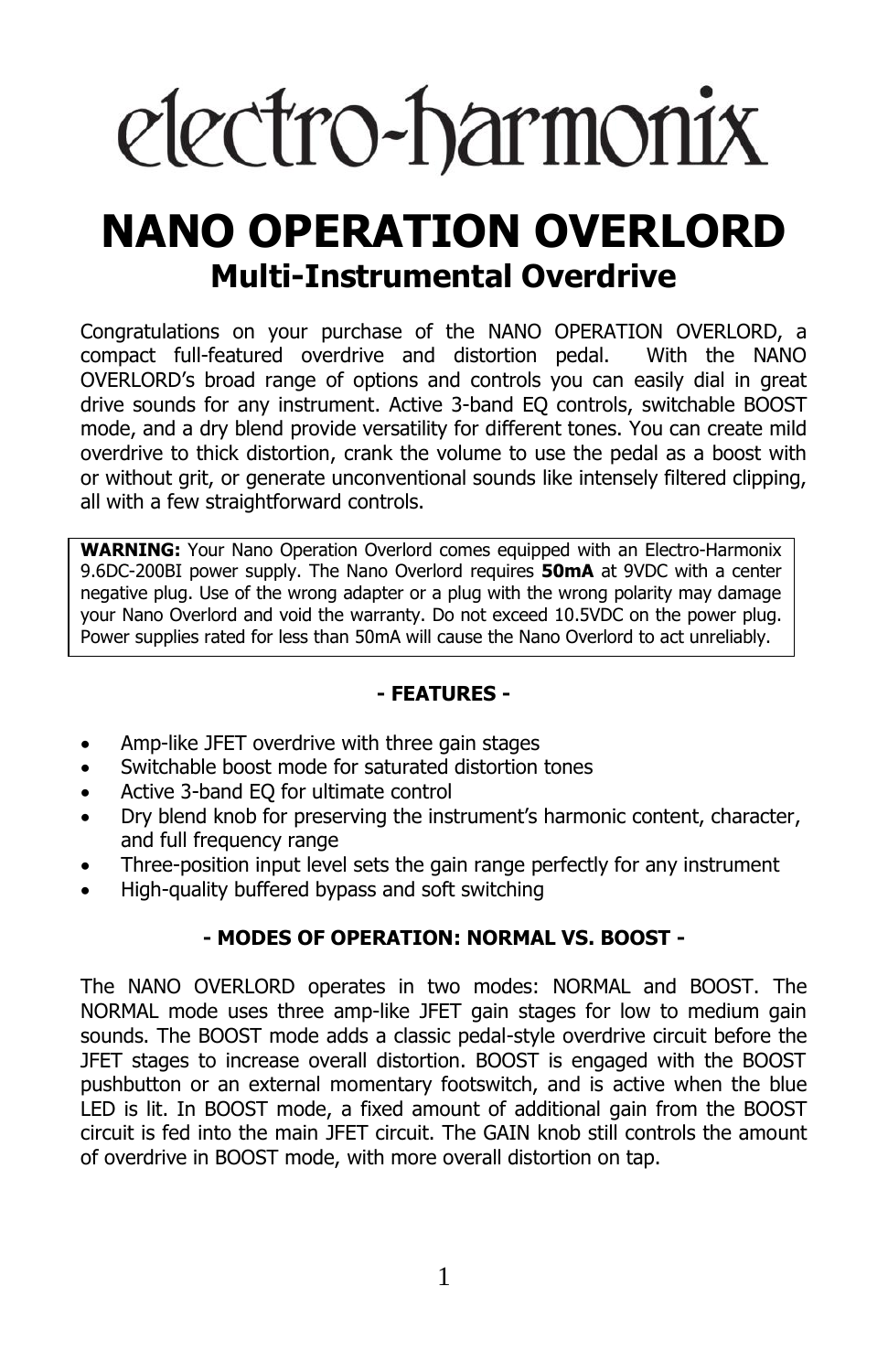**GAIN Knob** – The GAIN knob controls the amount of overdrive/distortion. As you turn GAIN clockwise, the amount of input gain increases.

**DRY Knob** – The DRY knob mixes a clean unaltered signal with the distortion produced by the NANO OVERLORD. At the minimum position of the DRY knob, the output is 100% overdrive effect, and at the maximum position the output is 100% clean. This function is useful for preserving the harmonic integrity of your playing, which is especially important for keyboards or bass. For guitarists, this feature can be useful if you are stacking the NANO OVERLORD with other drive pedals, or playing it through an overdriven amplifier.

**INPUT LVL Switch** – This switch controls the initial input level of your instrument into the NANO OVERLORD. Use it to set an appropriate gain level for a variety of instruments. Set the switch to HI for low-level instruments, like a single-coil guitar or vintage electric piano. Set the switch to NORM for humbucker guitars and most modern keyboard workstations. Use the LO setting for high-output instruments, like some synthesizers or boosted guitars.

Tip: The GAIN Knob, INPUT LVL switch, and DRY knob all work together. If the INPUT LVL switch is set properly, turning the DRY knob should not significantly change the overall volume. However, varied settings of the INPUT LVL switch could produce some interesting higher- or lower-gain sounds. Feel free to experiment with this switch – setting it "wrong" might sound great for you, and won't damage the circuit!

**BASS Knob** – Active control of the level of the bass frequency range.

**MID Knob** – Active control of the level of the middle frequency range.

**TREBLE Knob** – Active control of the level of the treble frequency range.

**VOL Knob** – This knob controls the overall volume output of the NANO OVERLORD. As this knob is turned clockwise, the output level increases.

**Footswitch and red LED** – This footswitch selects whether the NANO OVERLORD is engaged or in buffered bypass mode. When the effect is engaged, the red LED will be lit.

**BOOST Button and blue LED** – This button toggles Boost mode on and off. When in Boost mode, the blue LED will be lit.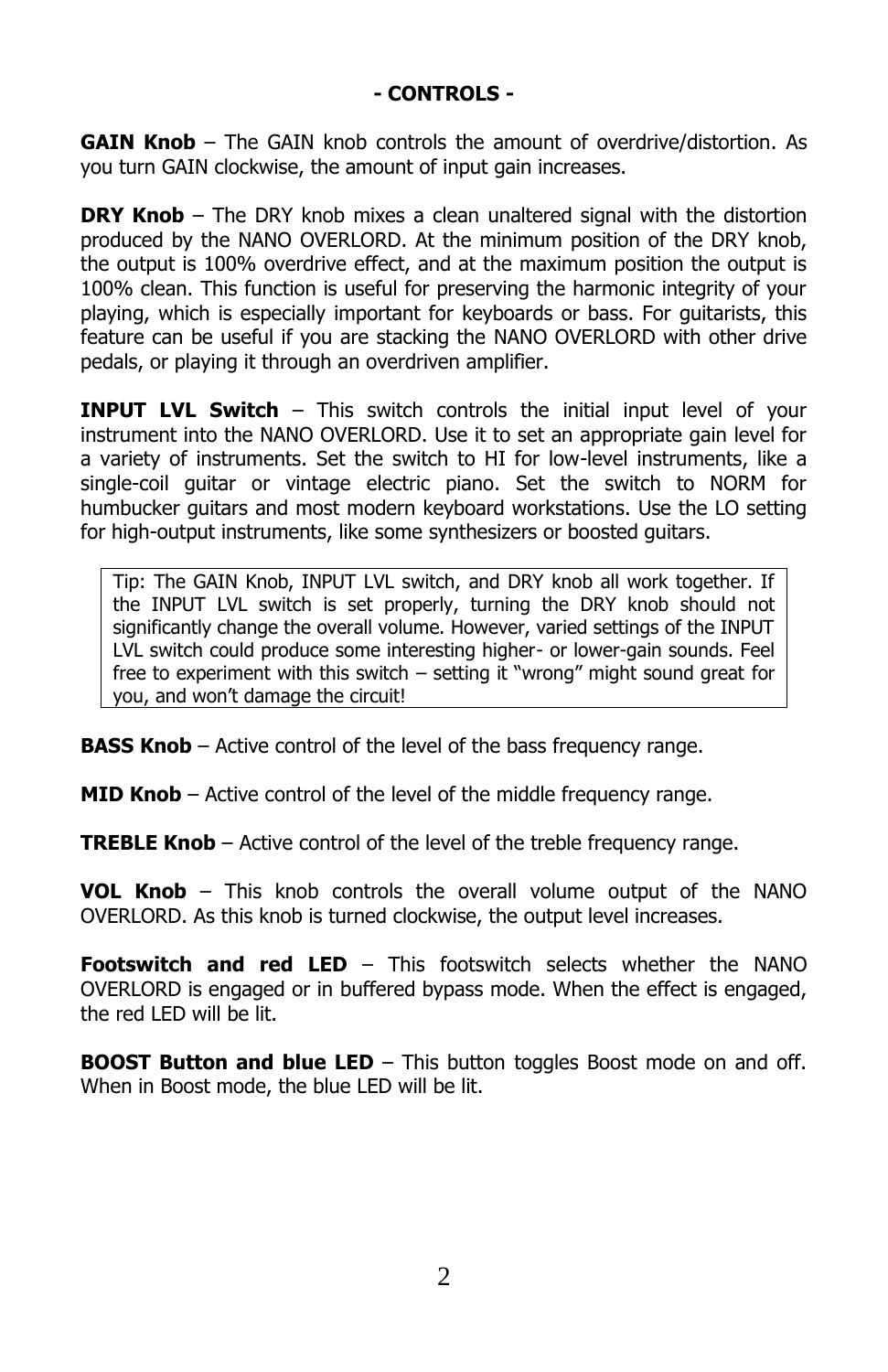#### **- CONNECTIONS -**

**INPUT Jack** – This ¼" jack is the audio input of the NANO OVERLORD. The input impedance at the INPUT jack is  $1M<sub>\Omega</sub>$ .

**OUTPUT Jack** – This ¼" jack is the audio output from the NANO OVERLORD. The output impedance at the OUTPUT jack is  $220\Omega$ .

**BOOST FSW Jack** – This 1/4" jack allows an external momentary footswitch to control toggling Boost mode on and off.

The external switch should be normally open. Upon engaging the switch, it should create a short circuit between the Tip and Sleeve of the plug inserted into the BOOST FSW jack on the NANO OVERLORD. Releasing the switch should open the circuit between the Tip and Sleeve. The BOOST FSW jack is connected in parallel with the BOOST Button so they can both work at the same time. A suggested momentary footswitch that has been tested with the NANO OVERLORD is the Boss FS-5U Momentary Foot Switch.

**9V Power Jack** – Plug the output of the NANO OVERLORD's supplied EHX9.6DC 200mA AC Adapter into the 9V power jack located at the top of the pedal. The NANO OVERLORD requires 50mA with a center negative plug.